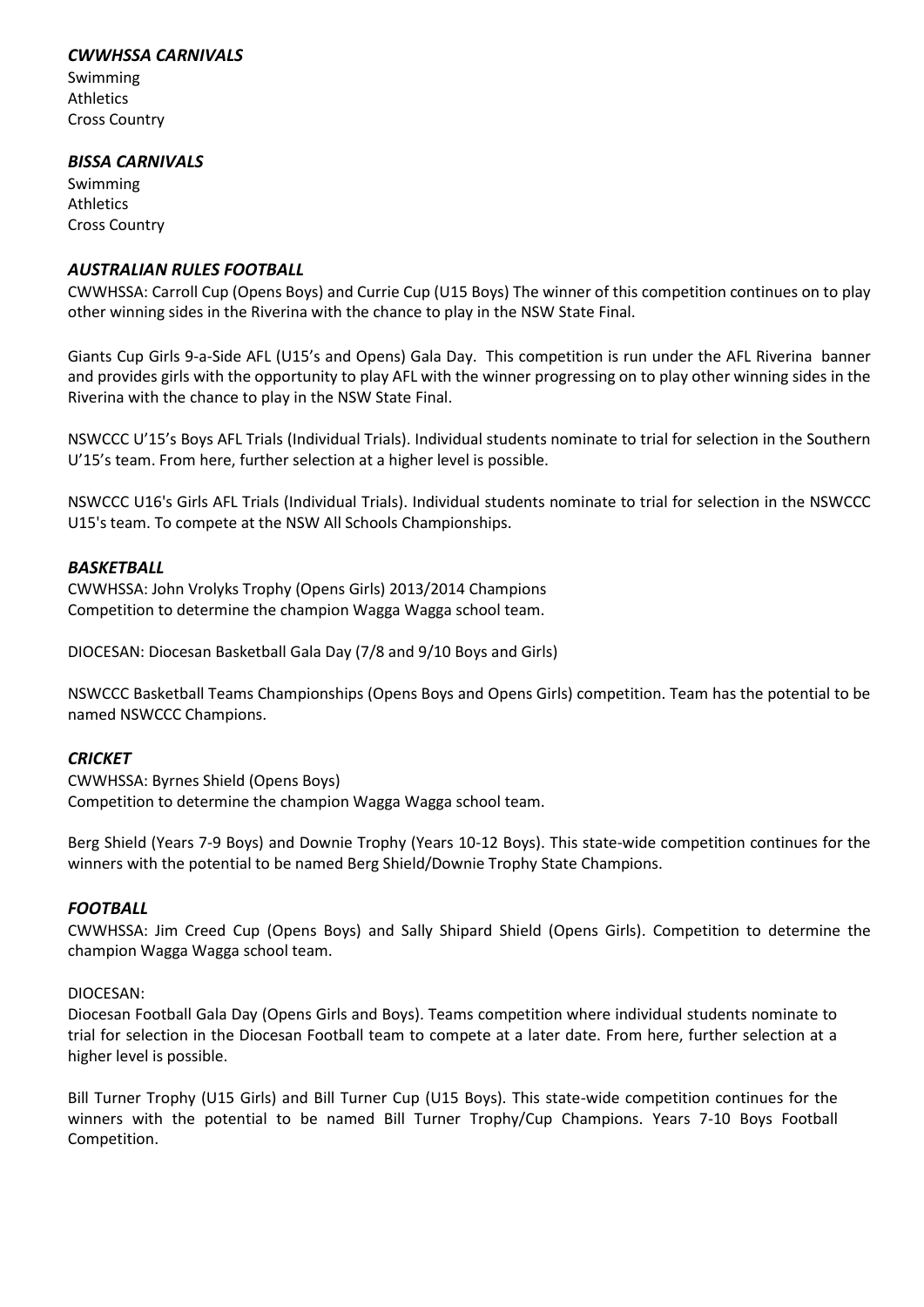# *GOLF*

CWWHSSA: Steve Elkington Cup (Opens) Competition to determine the champion Wagga Wagga school team.

# *HOCKEY*

CWHHSSA: Meaghan Bradford Trophy (Opens Girls) and Opens Boys Hockey. Competition to determine the champion Wagga Wagga school team.

DIOCESAN: Diocesan Hockey Gala Day (Opens Boys and Girls)

## *LEAGUE TAG*

NRL South-West: League Tag Gala Days (7-9 Girls and Opens Girls) competition to determine champion Wagga. Wagga team to progress onto NRL South-West Final.

#### *NETBALL*

CWWSSA: Tracey Gunson Shield (Years 7/8 Girls and Opens Girls). Competition to determine the champion Wagga Wagga school team.

DIOCESAN: Diocesan Netball Gala Day (Juniors Years 7/8; Intermediate Years 9/10; Senior Years 11/12)

NSWCCC Netball Championships (Juniors Years 7/8; Intermediate Years 9/10; Senior Years 11/12). Teams compete with the potential to be named NSWCCC Netball Champions.

#### *RUGBY LEAGUE*

CWWHSSA: Hardy Shield (Opens Boys).

Competition to determine the champion Wagga Wagga school team. Winners progress to Riverina Cup final and have the opportunity to participate in the CCC Rugby League Cup. Individual players may be selected from this competition to play against Erindale College (ACT) in a trial match at a later date.

Riverina Cup (U16 Boys). This continues for the winners with the potential to be named Riverina Champions.

Country Cup (U13 and U15 Boys). This continues for the winners with the potential to be named NSW Country Cup Champions.

Cochrane Cup (U14 Boys). This continues for the winners with the potential to be named NSW Cochrane Cup Champions.

#### *RUGBY UNION*

CWWHSSA: Nick Henderson Trophy (Opens Boys) and Shield (Years 7/8 Boys). Competition to determine the champion Wagga Wagga school team.

Brumbies 7's (7/8 Boys; 9/10 Boys and Opens Boys) Gala Days. The winner of the gala day progresses on to play in the Riverina Final with the opportunity to progress to the ACT Finals for the title of Brumbies 7's Champions.

#### *SOFTBALL*

CWWHSSA: Katrina Powell Shield (Opens Girls). Competition to determine the champion Wagga Wagga school team.

#### *TENNIS*

CWWHSSA: Foster Cup (Opens Teams). Competition to determine the champion Wagga Wagga school team.